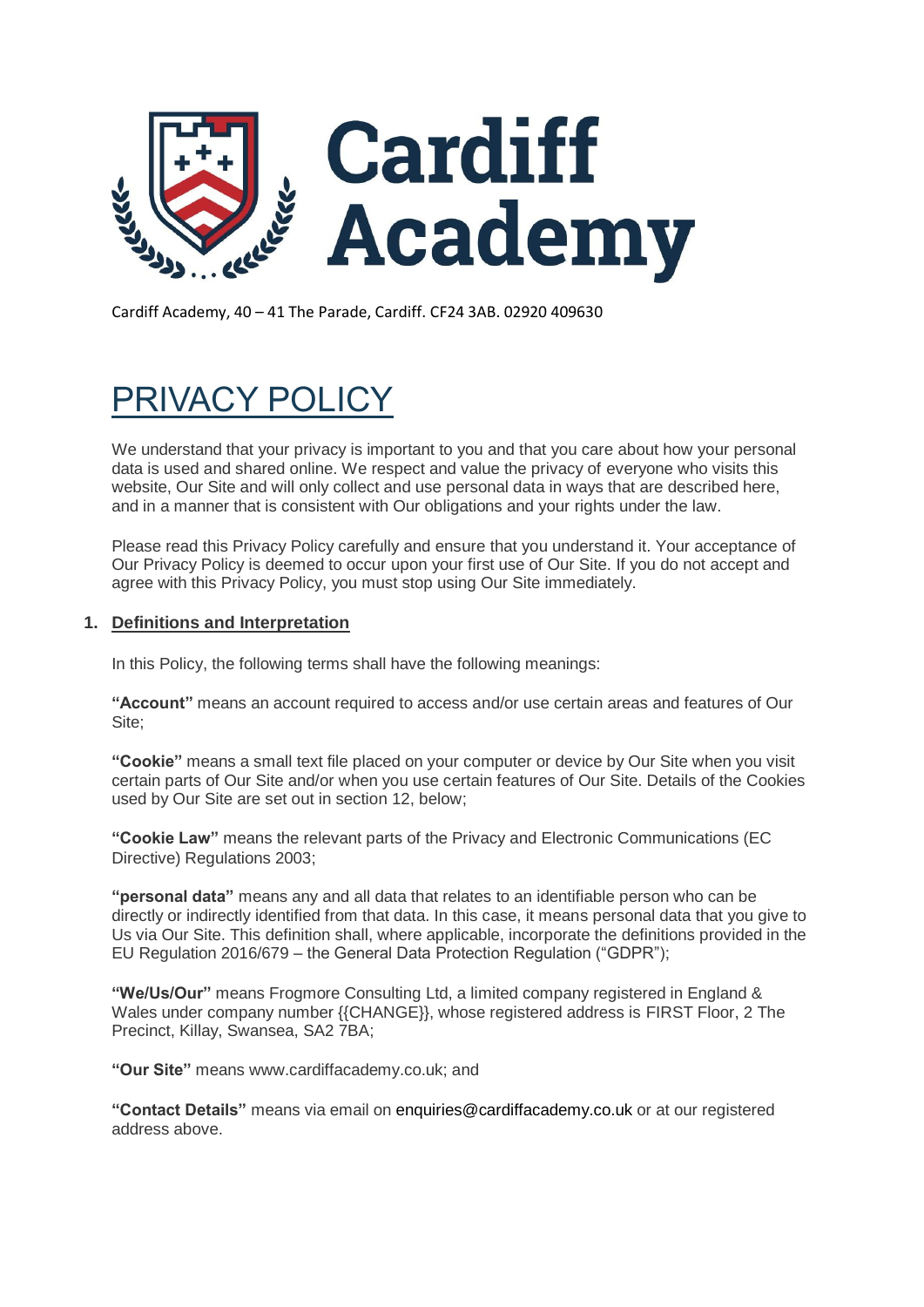# **2. What Does This Policy Cover?**

This Privacy Policy applies only to your use of Our Site. Our Site may contain links to other websites. Please note that We have no control over how your data is collected, stored, or used by other websites and We advise you to check the privacy policies of any such websites before providing any data to them.

## **3. Your Rights**

As a data subject, you have the following rights under the GDPR, which this Policy and Our use of personal data have been designed to uphold:

If you have any cause for complaint about Our use of your personal data, please contact Us using the details provided in section 13 and We will do Our best to solve the problem for you. If We are unable to help, you also have the right to lodge a complaint with the UK's supervisory authority, the Information Commissioner's Office.

For further information about your rights, please contact the Information Commissioner's Office or your local Citizens Advice Bureau.

- o The right to be informed about Our collection and use of personal data;
- $\circ$  The right of access to the personal data We hold about you (see section 11);
- $\circ$  The right to rectification if any personal data We hold about you is inaccurate or incomplete (please contact Us using the details in section 13);
- The right to be forgotten  $-$  i.e. the right to ask Us to delete any personal data We hold about you (We only hold your personal data for a limited time, as explained in section 5 but if you would like Us to delete it sooner, please contact Us using the details in section 13);
- $\circ$  The right to restrict (i.e. prevent) the processing of your personal data;
- $\circ$  The right to data portability (obtaining a copy of your personal data to re-use with another service or organisation);
- $\circ$  The right to object to Us using your personal data for particular purposes; and
- o Rights with respect to automated decision making and profiling.
- 4. What Data Do We Collect?

Depending upon your use of Our Site, We may collect some or all of the following personal, and non-personal data (please also see section 13 on Our use of Cookies and similar technologies):

- o name;
- o date of birth;
- o gender;
- o business/company name;
- o job title;
- o profession;
- $\circ$  contact information such as email addresses and telephone numbers;
- o demographic information such as post code, preferences, and interests;
- o financial information such as credit / debit card numbers;
- o IP address;
- o web browser type and version;
- o operating system;
- $\circ$  a list of URLs starting with a referring site, your activity on Our Site, and the site you exit to;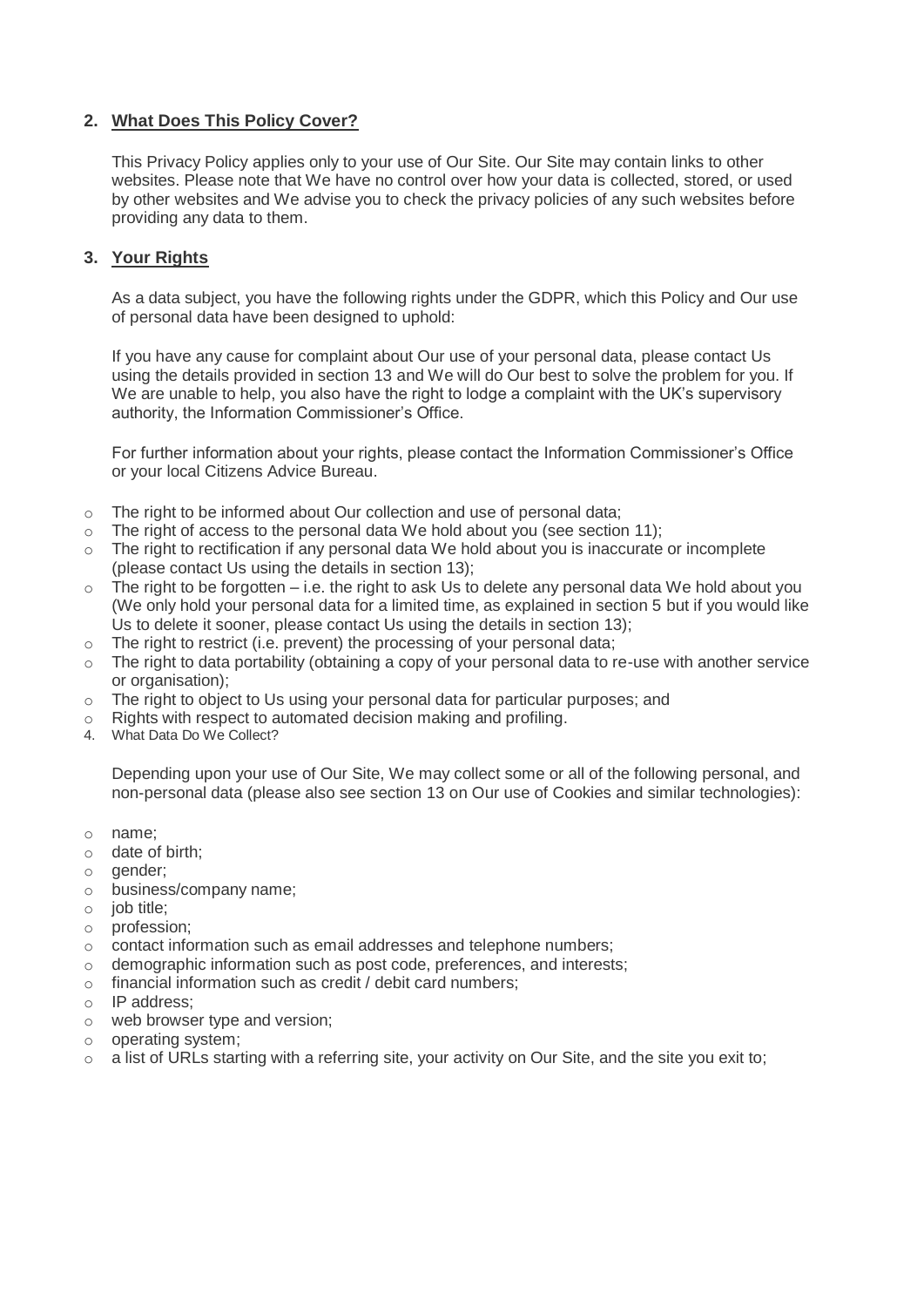## **5. How Do We Use Your Data?**

All personal data is processed and stored securely, for no longer than is necessary in light of the reason(s) for which it was first collected. We will comply with Our obligations and safeguard your rights under the GDPR at all times. For more details on security see section 6, below.

Our use of your personal data will always have a lawful basis, either because it is necessary for Our performance of a contract with you, because you have consented to Our use of your personal data (e.g. by subscribing to emails), or because it is in Our legitimate interests. Specifically, We may use your data for the following purposes:

With your permission and/or where permitted by law, We may also use your data for marketing purposes which may include contacting you by email**/**telephone/text message/post with information, news and offers on Our products/services. We will not, however, send you any unsolicited marketing or spam and will take all reasonable steps to ensure that We fully protect your rights and comply with Our obligations under the GDPR and the Privacy and Electronic Communications (EC Directive) Regulations 2003.

Third parties (such as Google, YouTube, Facebook) whose content appears on Our Site may use third party Cookies, as detailed below in section 12. Please refer to section 12 for more information on controlling Cookies. Please note that We do not control the activities of such third parties, nor the data they collect and use and advise you to check the privacy policies of any such third parties.

You have the right to withdraw your consent to Us using your personal data at any time, and to request that We delete it.

We do not keep your personal data for any longer than is necessary in light of the reason(s) for which it was first collected.

- o Providing and managing your Account;
- o Providing and managing your access to Our Site;
- o Personalising and tailoring your experience on Our Site;
- o Supplying Our products/services to you (please note that We require your personal data in order to enter into a contract with you);
- o Personalising and tailoring Our products/services for you;
- o Replying to emails from you;
- $\circ$  Supplying you with emails that you have opted into (you may unsubscribe or opt-out at any time by clicking the link in our emails);
- o Market research;
- o Analysing your use of Our Site and gathering feedback to enable Us to continually improve Our Site and your user experience.

## **6. How and Where Do We Store Your Data?**

We only keep your personal data for as long as We need to in order to use it as described above in section 5, and/or for as long as We have your permission to keep it.

Some or all of your data may be stored outside of the European Economic Area ("the EEA") (The EEA consists of all EU member states, plus Norway, Iceland, and Liechtenstein). You are deemed to accept and agree to this by using Our Site and submitting information to Us. If We do store data outside the EEA, We will take all reasonable steps to ensure that your data is treated as safely and securely as it would be within the UK and under GDPR by checking suppliers are Privacy Shield and/or ISO27001 compliant.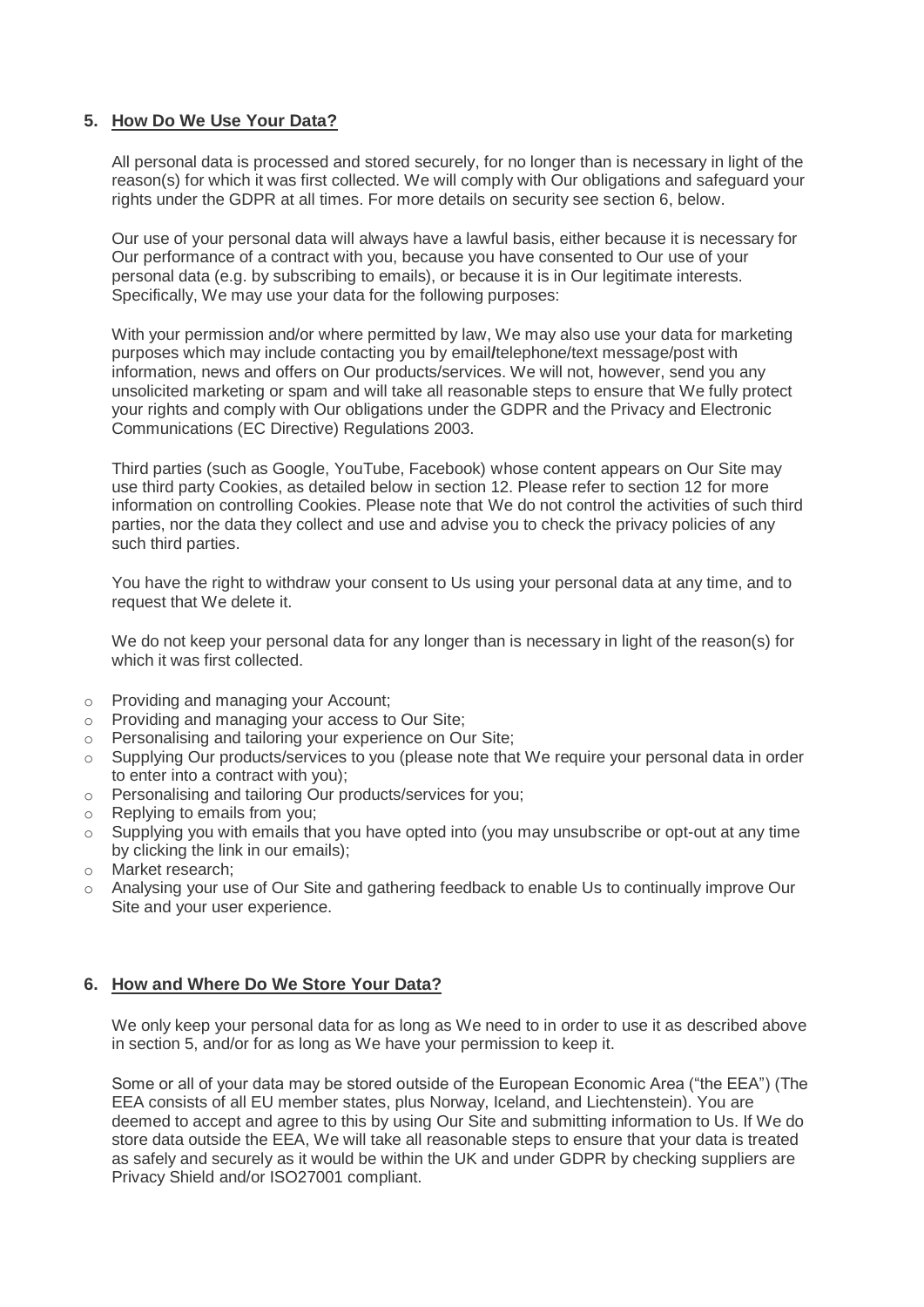Data security is very important to Us, and to protect your data We have taken suitable measures to safeguard and secure data collected through Our Site by using checking suppliers are Privacy Shield and/or ISO27001 compliant and by using Secure SSL connections.

# **7. Do We Share Your Data?**

Subject to section 8, We will not share any of your data with any third parties for any purposes.

In certain circumstances, We may be legally required to share certain data held by Us, which may include your personal data, for example, where We are involved in legal proceedings, where We are complying with legal obligations, a court order, or a governmental authority.

We may sometimes contract with third parties to supply products and services to you on Our behalf. These may include payment processing, delivery of goods, search engine facilities, advertising, and marketing. In some cases, the third parties may require access to some or all of your data. Where any of your data is required for such a purpose, We will take all reasonable steps to ensure that your data will be handled safely, securely, and in accordance with your rights, Our obligations, and the obligations of the third party under the law.

We may compile statistics about the use of Our Site including data on traffic, usage patterns, user numbers, sales, and other information. All such data will be anonymised and will not include any personally identifying data, or any anonymised data that can be combined with other data and used to identify you. We may from time to time share such data with third parties such as prospective investors, affiliates, partners, and advertisers. Data will only be shared and used within the bounds of the law.

We may sometimes use third party data processors that are located outside of the European Economic Area ("the EEA") (The EEA consists of all EU member states, plus Norway, Iceland, and Liechtenstein). Where We transfer any personal data outside the EEA, We will take all reasonable steps to ensure that your data is treated as safely and securely as it would be within the UK and under the GDPR by checking suppliers are Privacy Shield and/or ISO27001 compliant.

In certain circumstances, We may be legally required to share certain data held by Us, which may include your personal data, for example, where We are involved in legal proceedings, where We are complying with legal requirements, a court order, or a governmental authority.

## **8. What Happens If Our Business Changes Hands?**

We may, from time to time, expand or reduce Our business and this may involve the sale and/or the transfer of control of all or part of Our business. Any personal data that you have provided will, where it is relevant to any part of Our business that is being transferred, be transferred along with that part and the new owner or newly controlling party will, under the terms of this Privacy Policy, be permitted to use that data only for the same purposes for which it was originally collected by Us.

In the event that any of your data is to be transferred in such a manner, you will not be contacted in advance and informed of the changes.

## **9. How Can You Control Your Data?**

In addition to your rights under the GDPR, set out in section 3, you submit personal data via Our Site, you may be given options to restrict Our use of your data. In particular, We aim to give you strong controls on Our use of your data for direct marketing purposes (including the ability to optout of receiving emails from Us which you may do by unsubscribing using the links provided in Our emails and at the point of providing your details and by managing your Account).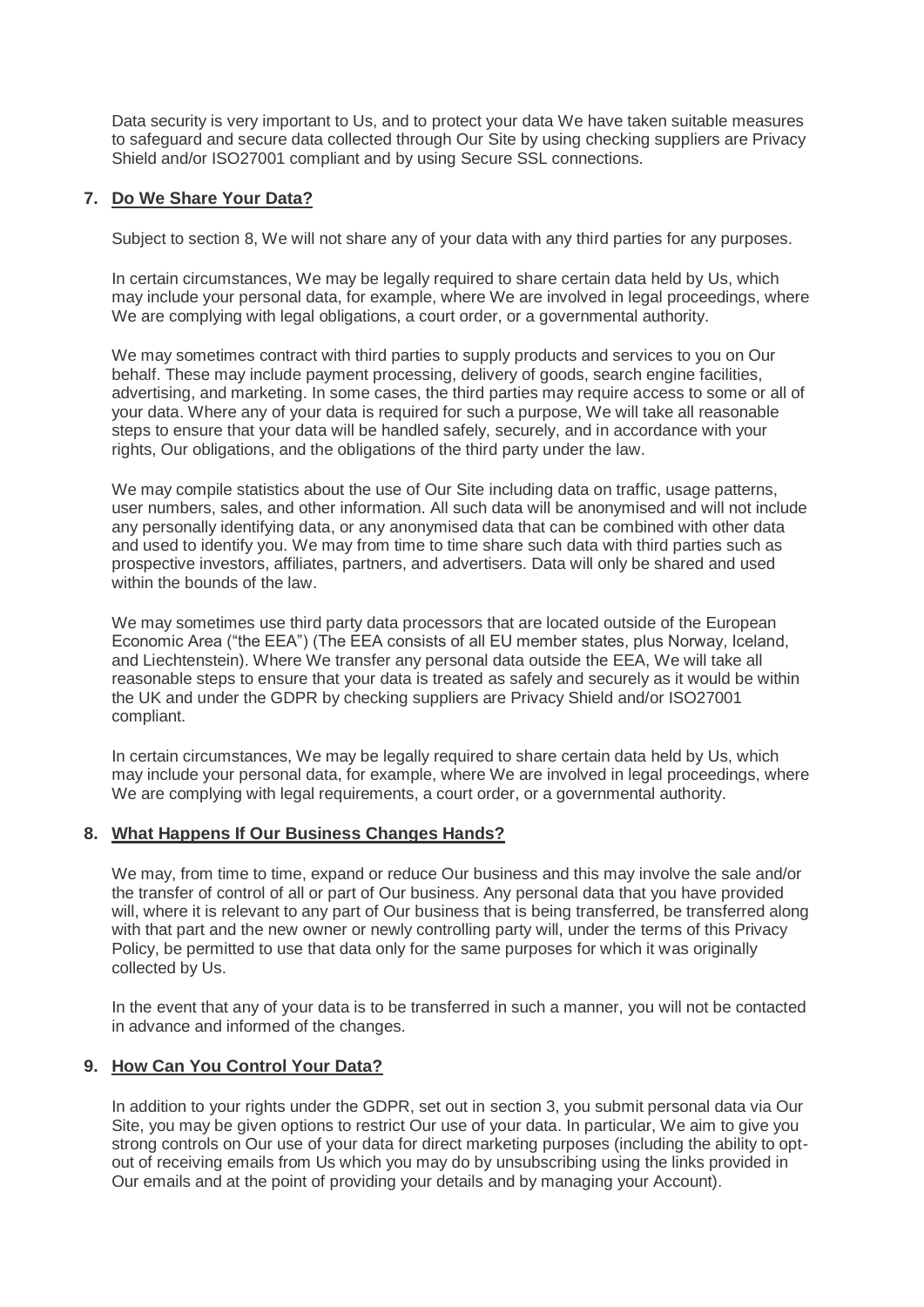You may also wish to sign up to one or more of the preference services operating in the UK: The Telephone Preference Service ("the TPS"), the Corporate Telephone Preference Service ("the CTPS"), and the Mailing Preference Service ("the MPS"). These may help to prevent you receiving unsolicited marketing. Please note, however, that these services will not prevent you from receiving marketing communications that you have consented to receiving.

#### **10. Your Right to Withhold Information**

You may access certain areas of Our Site without providing any data at all. However, to use all features and functions available on Our Site you may be required to submit or allow for the collection of certain data.

You may restrict Our use of Cookies. For more information, see section 12.

#### **11. How Can You Access Your Data?**

You have the right to ask for a copy of any of your personal data held by Us (where such data is held). Under the GDPR, no fee is payable and We will provide any and all information in response to your request free of charge. Please contact Us for more details using the Contact Details above.

#### **12. Our Use of Cookies**

Our Site may place and access certain first party Cookies on your computer or device. First party Cookies are those placed directly by Us and are used only by Us. We use Cookies to facilitate and improve your experience of Our Site and to provide and improve Our products/services. We have carefully chosen these Cookies and have taken steps to ensure that your privacy and personal data is protected and respected at all times.

By using Our Site you may also receive certain third party Cookies on your computer or device. Third party Cookies are those placed by websites, services, and/or parties other than Us. Third party Cookies are used on Our Site for advertising purposes and providing marketing analytical information. These Cookies are not integral to the functioning of Our Site and your use and experience of Our Site will not be impaired by refusing consent to them.

All Cookies used by and on Our Site are used in accordance with current Cookie Law.

Before third party Cookies that use your personal data are placed on your computer or device, you will be shown a popup requesting your consent to set those Cookies. By giving your consent to the placing of Cookies you are enabling Us to provide the best possible experience and service to you. You may, if you wish, deny consent to the placing of Cookies; however certain features of Our Site may not function fully or as intended. You will be given the opportunity to allow only first party Cookies and block third party Cookies which use your personal data.

Certain features of Our Site depend on Cookies to function. Cookie Law deems these Cookies to be "strictly necessary". Your consent will not be sought to place these Cookies, but it is still important that you are aware of them. You may still block these Cookies by changing your internet browser's settings, but please be aware that Our Site may not work properly if you do so. We have taken great care to ensure that your privacy is not at risk by allowing them.

The following first party Cookies may be placed on your computer or device:

- o A control cookie to allow us to block other optional cookies;
- $\circ$  Cookies to assist with the functionality of the website, such as whether you've logged into the website, and your preferences;